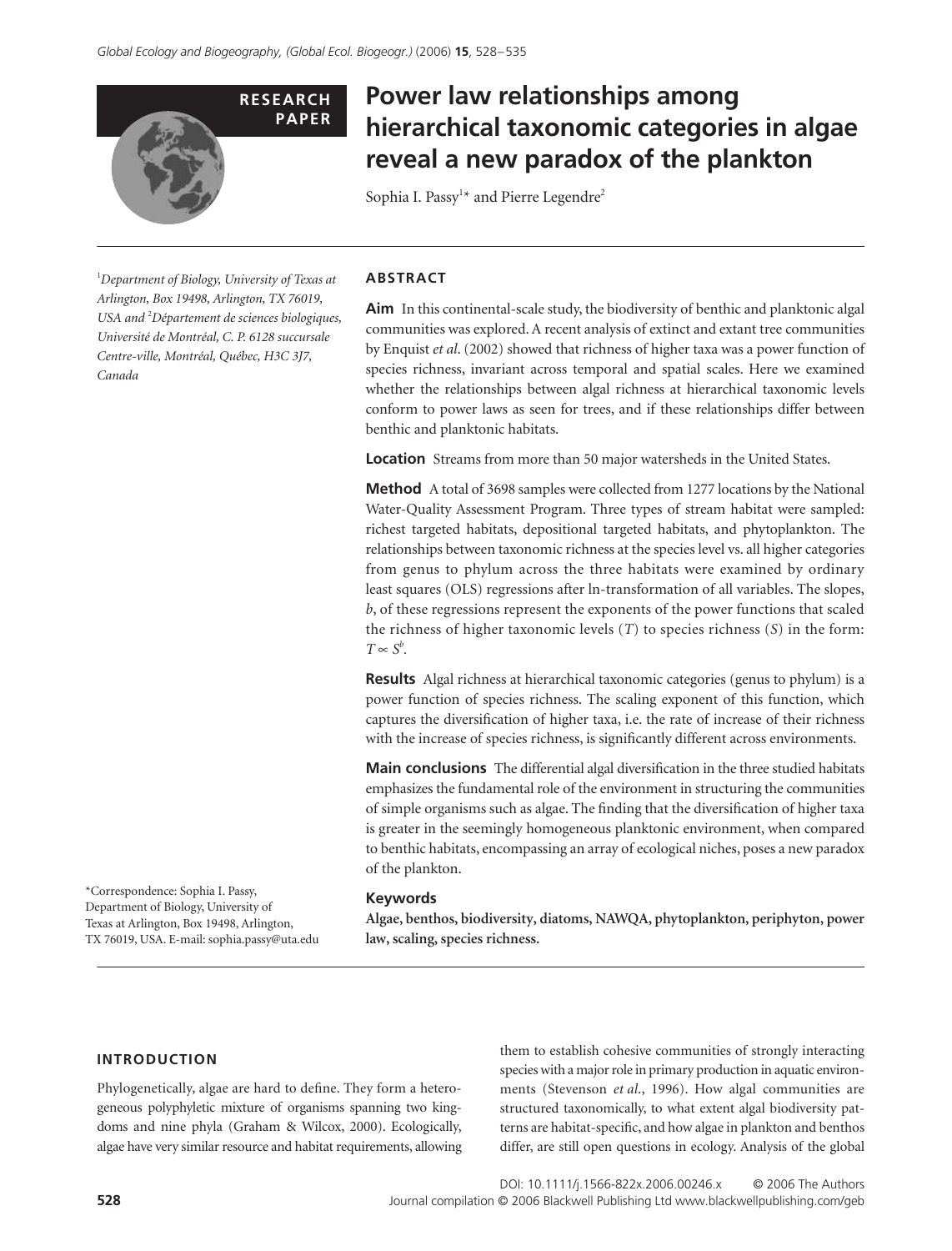

Figure 1 Sampling locations in the United States.

biodiversity of extinct and extant tree communities (Enquist *et al*., 2002) showed that richness of higher taxa was a power function of species richness. The scaling exponent was invariant across continental and historical scales, suggestive of globally operating ecological processes, overriding local variations of environment and evolutionary history. More recently, studies on ecto- and endoparasitic assemblages documented similar power relationships between richness at the species vs. higher taxonomic levels (Mouillot & Poulin, 2004; Krasnov *et al*., 2005). Biodiversity is one of many other phenomena in biology, physics and chemistry that exhibit universal scale-invariant behaviour, expressed mathematically by power functions (Gisiger, 2001; Brown *et al*., 2002). However, unlike trees, algae are evolutionarily primitive organisms with simple body plans, short generation times, rapid population dynamics, and fast community turnover rates. Unlike terrestrial systems, aquatic ecosystems are subjected to a strong control of physical disturbances of varying frequency and intensity (Giller *et al*., 2004). Algae have a much closer association with the environment than more complex organisms — disturbances trigger community shifts, which are quickly established via short but multiple generations. Therefore, the taxonomic structuring of algal communities may not conform to the relationships described for trees.

For more than 40 years, phytoplankton species richness has challenged the basic postulate of ecological theory that the number of co-existing species cannot exceed the number of limiting resources in equilibrium. During this time scientists have viewed environmental homogeneity as a hindrance to species diversity and the apparent homogeneity of open waters supporting hundreds of plankton species as a paradox (Hutchinson, 1961). Experimental research put forth variable resource ratios and supply, as well as fluctuating light intensities, as possible explanations of the paradox (Tilman, 1982; Sommer, 1985; Flöder *et al*., 2002). Theoretical investigations pointed to demographic and environmental

stochasticity (Anderies & Beisner, 2000); competition models (Huisman & Weissing, 1999) have demonstrated that chaotic fluctuations in species abundances allow the co-existence of multiple species far exceeding the number of limiting resources, even in a constant environment. Unlike lacustrine planktonic flora, stream phytoplankton is drawn from various sources, including benthic washouts as well as inputs from lakes, ponds, impoundments, and backwaters along the stream course. Thus stream phytoplankton may comprise planktonic and benthic species, but despite these differences in the source of immigrants and propagules, there is a substantial floristic overlap between phytoplankton of rivers and lakes (Reynolds *et al*., 1994 and the references therein). True phytoplankton develops and maintains substantial populations in slow-flowing lowland streams and large rivers with sufficient residence time of the water mass (Allan, 1995).

Here we analysed the data from a large, well-designed survey of planktonic and benthic algae from rivers and streams within the major watersheds in the United States. The questions we asked were: (1) do the relationships between algal richness at hierarchical taxonomic levels conform to power laws as seen for trees; and (2) do these relationships differ between planktonic and benthic habitats?

# **METHODS**

# **Algal data**

The algal data set analysed here contained 3698 algal samples from 1277 locations (Fig. 1). It was generated by the National Water-Quality Assessment (NAWQA) Program, monitoring the water chemistry, hydrology, land use, stream habitat, and aquatic life in more than 50 major river basins and aquifers across the United States. Three habitat types, defined by NAWQA, were sampled quantitatively for algae: richest targeted habitats (RTH),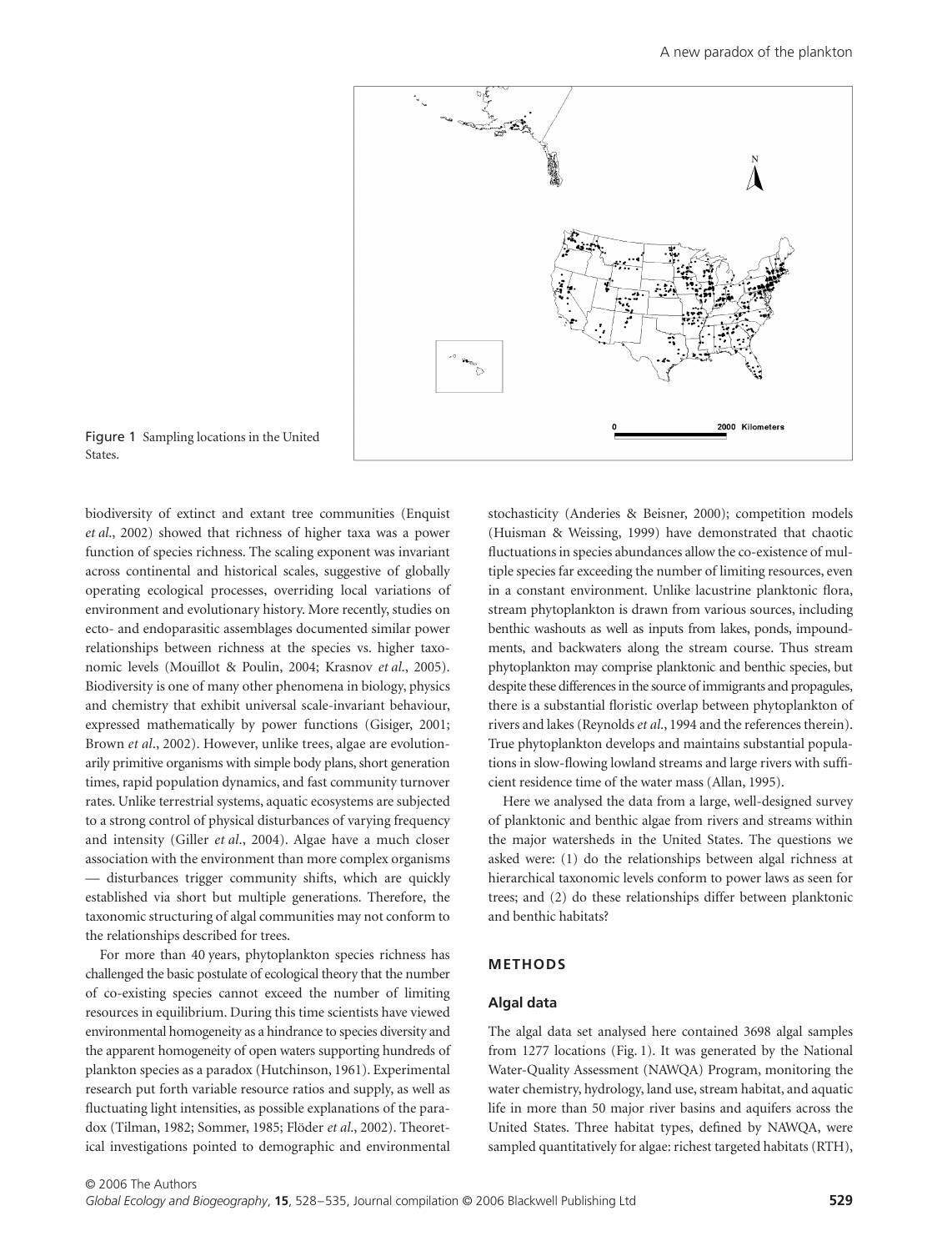depositional targeted habitats (DTH), and phytoplankton. The NAWQA data set comprised 2032 RTH, 1212 DTH, and 454 phytoplankton samples collected between March 1993 and September 2001. RTH and DTH samples were taken from a known area of stream bottom. Phytoplankton was collected from a known volume of water. RTH maintain the taxonomically richest community (2360 species), developing on stones and macrophytes in riffle areas and snags on sandy substrates in areas of relatively high current velocities. DTH (1976 species) are found in softbottom depositional areas of slow current. Phytoplankton (1298 species) is a community of suspended algae.

Sample processing and algal enumeration and identification were carried out by specialized phycology laboratories. Rigorous taxonomic reviews of the algal counts by expert taxonomists at the Patrick Center for Environmental Research, Academy of Natural Sciences in Philadelphia, ensured taxonomic consistency and precision. For detailed descriptions of the sampling habitats, techniques, and protocols visit <http://water.usgs.gov/nawqa/> protocols/OFR-93-409/alg1.html and <http://water.usgs.gov/> nawqa/protocols/algprotocol/.

#### **Statistical analyses**

The relationships between taxonomic richness at the species level vs. all higher categories from genus to phylum across the three habitats were examined by regression analyses using the following statistical model:

$$
y_{ij} = a + b_1 x_{i1} + b_2 x_{i2} + b_3 x_{i3} + \varepsilon_{ij}
$$

where  $y_{ii}$  = ln-higher taxon richness in  $i = 1, 2, \ldots, 3698$  samples from environments  $j = \{1, 2, 3\} = \{DTH, RTH, phytoplankton\},\$  $x_{i1}$  = ln-species richness in DTH,  $x_{i2}$  = ln-species richness in RTH,  $x_i$ <sup>3</sup> = ln-species richness in phytoplankton,  $\varepsilon$ <sub>*ii*</sub> = error term. The slopes,  $b_j$ , of these regressions represent the exponents of the power functions that scaled the richness of higher taxonomic levels (*T*) to species richness (*S*) in the form:  $T \propto S^{b_j}$ .

The actual slope values  $(b_j)$  for the three habitats and five taxonomic categories were compared to values obtained from a random neutral model, which played the role of a null hypothesis to assess the significance of the observed relationships. Under that model, each species is drawn at random from a metacommunity; it has the same chance of reaching each locality and surviving into it, all species having equal competitive ability. This is similar to other neutral models that are often considered for community analysis (Bell, 2001; Hubbell, 2001; He, 2005); the only difference is that in this analysis all species had an equal likelihood of being included in the pseudo-community, which was not dependent upon their abundance. For algae, which have cosmopolitan distributions, dispersal across the US territory poses no problem in geological time (Fenchel & Finlay, 2004), so we were mainly testing the existence of species assemblages resulting from nonneutral interactions and environmental influences against the neutral survival of species in the local communities. The simulation study helped us determine if the actual slope values estimated by regression could have been obtained by assembling

randomly species from the three metacommunity species pools. In practice, a simulation consisted of constructing, for each sampling unit, a counterpart community whose species, in the same numbers as in the NAWQA sample, were drawn at random from the available continental species pool in the particular habitat (RTH, DTH, or phytoplankton). Then the number of genera, families, etc. were counted in that pseudo-community and used as a point in a simulated relationship comparing ln(Species) to ln(Genera), ln(Species) to ln(Families), etc. The species were drawn without replacement because in the real samples the data are of the presence–absence type, each species being counted only once in a sampling unit. A simulated data table contained as many pseudo-samples as there were in the real table, i.e. 2032 in RTH, 1212 in DTH, and 454 in phytoplankton. Linear regressions were computed for each simulated table, using the model described in the previous paragraph. Five thousand such simulated data tables of the three habitats were produced. From the results, the mean regression slopes were computed, as well as the empirical 95% confidence intervals for the slopes. The range of values that incorporated the middle 95% of the simulated slopes was used as nonparametric empirical estimates of the confidence intervals for the simulated slopes.

# **RESULTS AND DISCUSSION**

The relationships between richness at the species and all abovespecies levels followed power laws in all studied habitats (Fig. 2). This is not a surprising result, considering the nature of hierarchical taxonomic classifications, which impose constraints on the variation of the higher categories as a function of species richness. The exponents of the power functions, derived from the respective ln–ln regressions, declined steadily and significantly from generic to class richness (Fig. 3a, Table 1); only the slopes of class and phylum against species richness were not significantly different from each other. Within each taxonomic category, the regression slopes were significantly different across the three habitats (*P <* 0.05) but they were much closer in the two benthic communities (Fig. 3a; Table 1). The regression slopes were the highest in phytoplankton and the lowest in DTH, i.e. the community of suspended algae had the highest scaling exponent of higher taxon diversification, and the community in depositional habitats of low velocity, the lowest (Figs 2 and 3a). This means that an increase in species richness in the phytoplankton was coupled with the highest increase of new genera, families, orders, classes, and phyla, i.e. each new species added to the community had the highest probability of being a member of a different higher taxon. Conversely, an increase in species richness in the benthos was greatly attributable to species that belonged to the same higher taxon, resulting in higher similarity among sites at all above-species levels.

This pattern was not due to inconsistencies between phytoplankton and benthic algal taxonomy or differential habitatfidelity. Hypothetically, taxonomic inconsistencies may arise from differential distribution of algal groups across habitats, e.g. phytoplankton, dominated by diatoms where the splitting of genera is common and benthos with prevalence of green algae,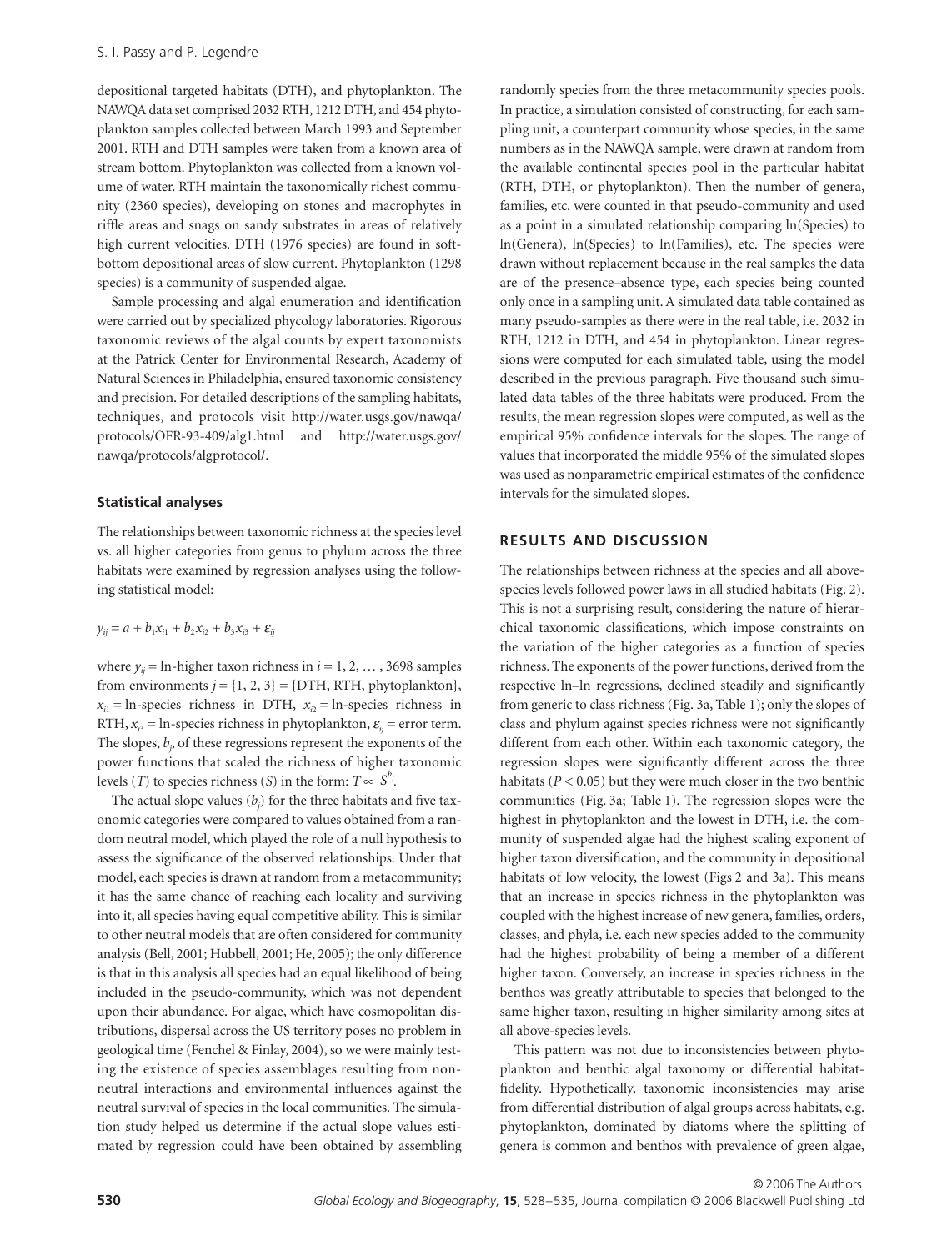

Figure 2 Power law relationships between species richness and the average richness of all higher-order taxonomic categories across the three studied habitats. For clarity, higher taxa richness was averaged for each species richness class. Particular exponents and *R*<sup>2</sup> -values are given in Table 1. DTH = depositional targeted habitats; RTH = richest targeted habitats.

which have much more conservative taxonomy. This was clearly not the case with our data set, where all three habitats were dominated by the same algal groups, with diatoms being the most abundant everywhere. Moreover, analysis of species presence– absence data revealed that the number of unique species, i.e. confined to a given habitat, was low and comparable across habitats. Thus only 15%, 19%, and 26% of all species in DTH, phytoplankton, and RTH, respectively, were unique, indicating that in each habitat the majority of species was also found in other habitats, i.e. all habitats were equally prone to the vagaries of taxonomy. There was also no risk of artefacts generated by different taxonomic treatment of the habitats. Again hypothetically, if benthos samples were identified according to a conservative school of taxonomy and related taxa were lumped into common genera, the exponent estimates in the benthos would be low; alternatively, if phytoplankton samples were analysed following newer taxonomic trends of recognizing new genera, families, etc. from existing ones, the exponent estimates in the phytoplankton would be

high. This was also not a problem with this data set because only a few recognized phycology laboratories carried out all identifications of both phytoplankton and benthos, thus introducing the same type and amount of human error to both habitat assessments. The slope differences between benthic and planktonic communities cannot be attributed to differences in the scale of observation, because in both habitats only local communities were investigated where species can interact physically with one another either directly in competing for light, nutrients, and space, or indirectly by providing food for the grazers.

All regression slopes derived from real communities were much smaller than the 95% confidence intervals of the slopes from the randomly assembled communities, indicating that the differences in taxonomic structuring of real and randomized communities were highly significant (Table 1, Fig. 3b). These differences, however, were least pronounced in the phytoplankton, suggesting the highest likelihood of finding most of the higher taxa by random draw of species from the available pool.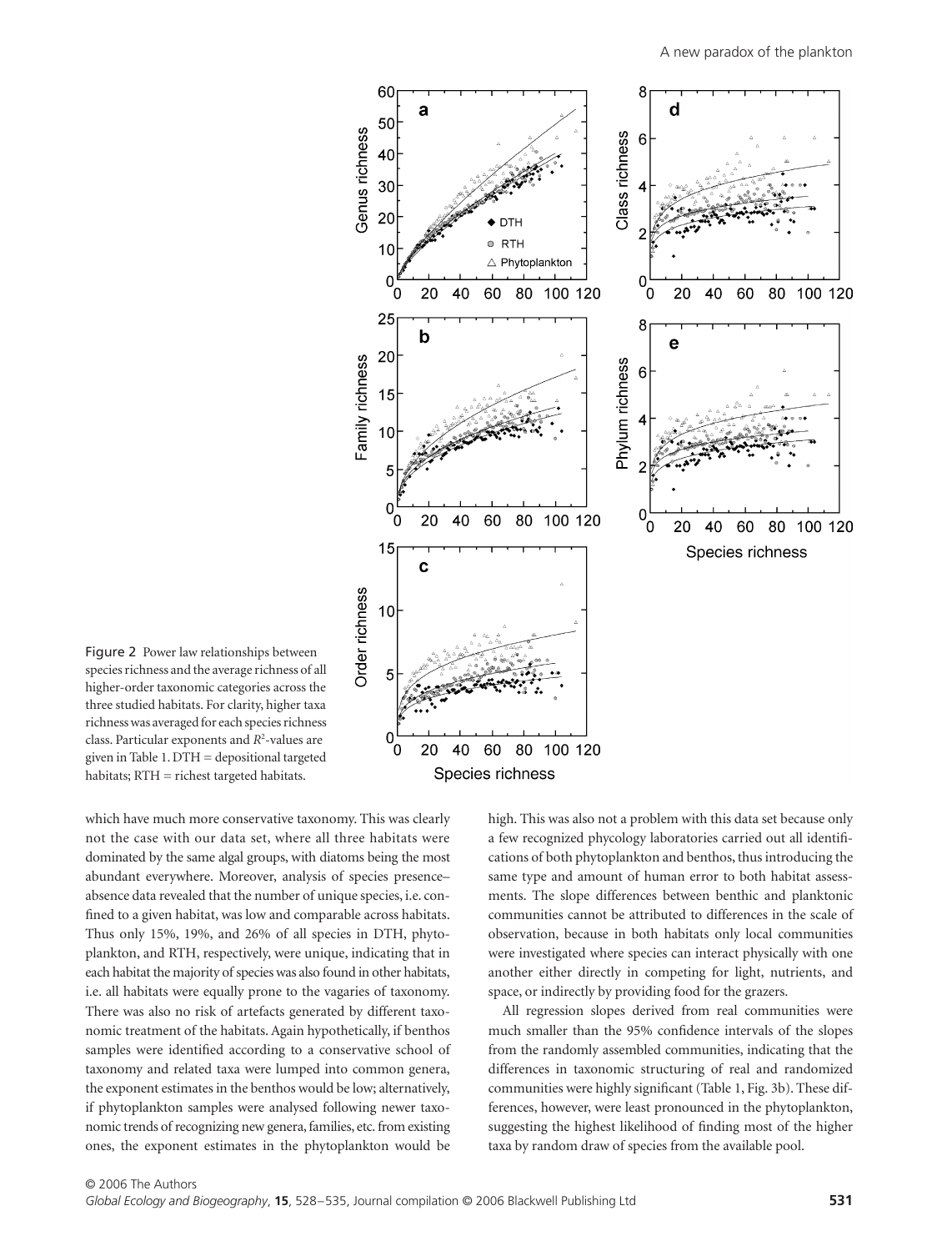

Figure 3 (a) Slopes of ordinary least squares (OLS) regressions of species richness against higher taxa richness in real communities. (b) Slope difference between randomized and real communities across the same taxonomic categories. All slope differences were significantly different from zero (see Table 1), indicating that the real communities were significantly different from randomly assembled communities. DTH = depositional targeted habitats; RTH = richest targeted habitats.

Table 1 Slopes, 95% confidence intervals (CI), and coefficients of determination  $(R^2)$  of linear ln–ln regression models of species richness vs. richness of higher taxonomic categories in the three habitats and the randomized communities (5000 randomizations). Underlined slopes within a habitat are not significantly different from each other at  $P < 0.05$ .  $N =$  number of samples, DTH = depositional targeted habitats, RTH = richest targeted habitats. *P* < 0.000005 for all relationships. \*The CIs of these slopes are overlapping but their significance was confirmed by nested models regression analysis at *P* < 0.000001.

| Habitats ( $N = 3698$ ) $R^2$    | Species-Genus<br>0.903 | Species-Family<br>0.627 | Species-Order<br>0.304 | Species-Class<br>0.184 | Species-Phylum<br>0.168 |
|----------------------------------|------------------------|-------------------------|------------------------|------------------------|-------------------------|
|                                  |                        |                         |                        |                        |                         |
| b <sub>1</sub>                   | $0.708*$               | 0.427                   | 0.261                  | 0.145                  | 0.138                   |
| 95% CI                           | $0.701 - 0.716$        | $0.416 - 0.438$         | $0.244 - 0.279$        | $0.128 - 0.161$        | $0.122 - 0.154$         |
| Mean $b_1$ (randomization)       | 0.796                  | 0.582                   | 0.460                  | 0.294                  | 0.271                   |
| Empirical 95% CI (randomization) | $0.791 - 0.802$        | $0.573 - 0.591$         | $0.448 - 0.473$        | $0.281 - 0.306$        | $0.259 - 0.284$         |
| $RTH(N = 2032)$                  |                        |                         |                        |                        |                         |
| b <sub>2</sub>                   | $0.723*$               | 0.454                   | 0.310                  | 0.187                  | 0.178                   |
| 95% CI                           | $0.715 - 0.730$        | $0.443 - 0.466$         | $0.292 - 0.328$        | $0.170 - 0.204$        | $0.161 - 0.195$         |
| Mean $b$ , (randomization)       | 0.813                  | 0.615                   | 0.499                  | 0.312                  | 0.275                   |
| Empirical 95% CI (randomization) | $0.808 - 0.819$        | $0.606 - 0.625$         | $0.486 - 0.512$        | $0.299 - 0.326$        | $0.262 - 0.289$         |
| Phytoplankton $(N = 454)$        |                        |                         |                        |                        |                         |
| b <sub>3</sub>                   | 0.767                  | 0.520                   | 0.413                  | 0.261                  | 0.244                   |
| 95% CI                           | $0.758 - 0.776$        | $0.507 - 0.533$         | $0.392 - 0.434$        | $0.242 - 0.281$        | $0.225 - 0.263$         |
| Mean $b_3$ (randomization)       | 0.835                  | 0.623                   | 0.513                  | 0.349                  | 0.311                   |
| Empirical 95% CI (randomization) | $0.829 - 0.842$        | $0.613 - 0.633$         | $0.499 - 0.527$        | $0.335 - 0.362$        | $0.298 - 0.324$         |

Here we show that the biodiversity patterns of algal communities in streams differ between planktonic and benthic habitats: as species richness increases the richness of higher taxa increases at a significantly higher rate in the phytoplankton than in the benthos. This poses a new paradox of the plankton: the homogeneous environment of open running waters promotes the greatest biodiversity at higher taxonomic levels compared to the heterogeneous benthic habitats. Organismal patchiness, indicative of the scale of environmental homogeneity, measures in hundreds of metres in the plankton (Ludovisi *et al*., 2005) and only in centimetres to a few metres in the benthos (Sinsabaugh *et al*., 1991; Passy, 2001). Better mixing of algae, with unlimited dispersal within the large patches of homogeneous environment in the plankton, can explain the higher similarity between real and randomized communities in this habitat. In contrast, the dispersal of benthic algae may be hindered at various instances, e.g. during dislodgement from their substrate or entering the plankton when they experience increased mortality (Wetzel, 2001), or in finding a suitable and unoccupied substrate to establish viable populations. In

conditions of impeded dispersal, local factors would control the benthic communities, as suggested by dissimilarity with their respective randomized communities, which was much higher than in the phytoplankton. However, mixing cannot explain the differences in taxonomic diversification among the three communities. RTH and DTH slopes showed similar departures from the respective pseudo-communities' slopes but remained significantly different from each other. Therefore, a process other than mixing must generate the observed patterns in the real communities of the three habitats.

High environmental variability offsetting the competitive exclusion is an insightful explanation of the original paradox of the plankton (Hutchinson, 1961; Tilman, 1982; Sommer, 1985; Flöder *et al*., 2002). High environmental homogeneity forcing a stronger niche differentiation in the phytoplankton is a plausible explanation of the paradox described here. A key difference between planktonic and benthic habitats is the structure of their environmental gradients, which determine the niche properties of the resident species and consequently their co-existence. In the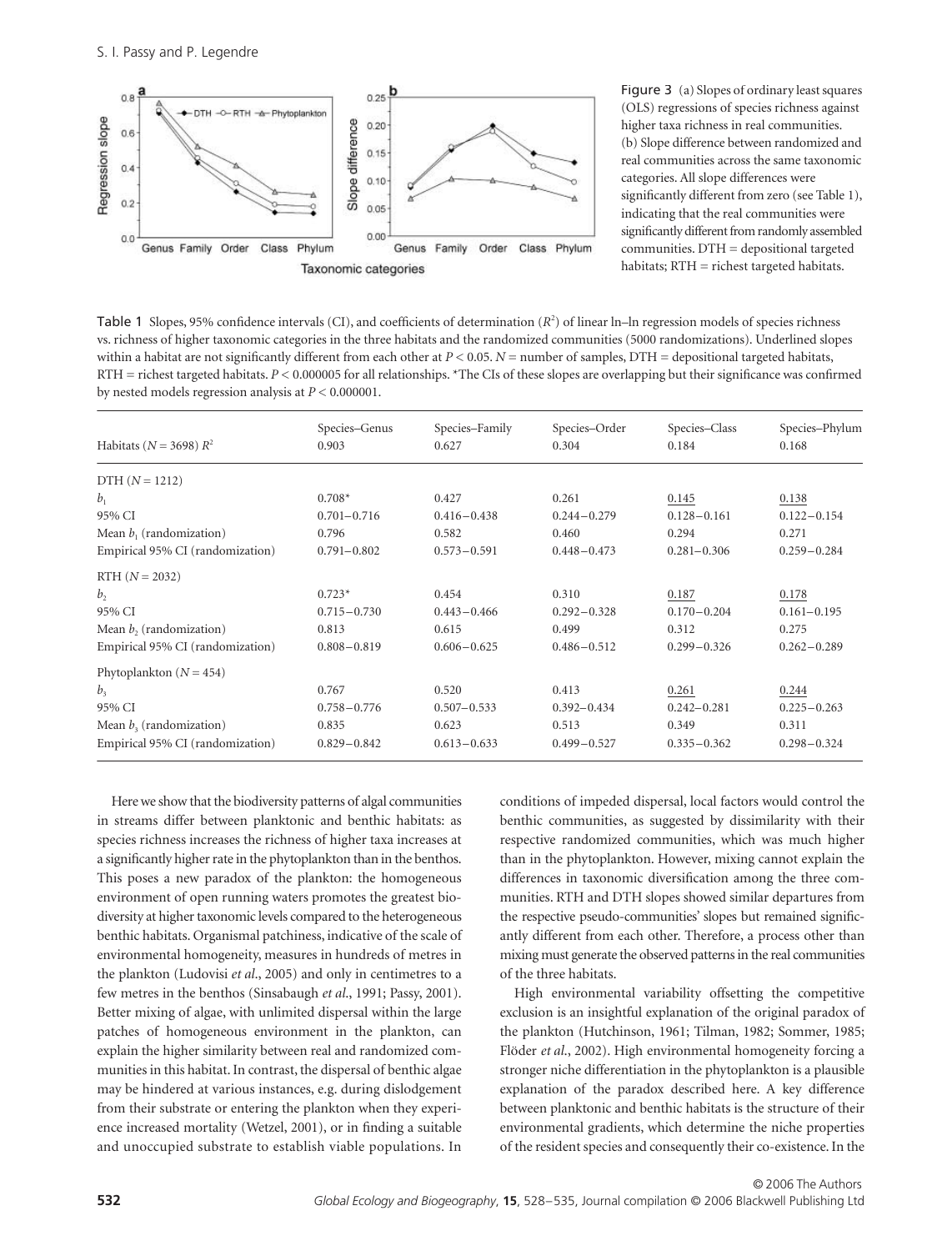Table 2 Exponents  $(b_{1-3})$ , 95% confidence intervals (CI), and coefficients of determination  $(R^2)$  of the species–genus and species–family power functions in real and randomized communities of algae (this study) and trees (Enquist *et al*., 2002). The intercept was constrained to zero in all regressions.  $N =$  number of samples,  $DTH =$  depositional targeted habitats,  $RTH =$  richest targeted habitats. *P* < 0.000005 for all relationships in this study.

| Algae (this study)<br>$N = 3698 R^2$                  | Species-Genus<br>0.903 | Species-Family<br>0.626 |
|-------------------------------------------------------|------------------------|-------------------------|
| $DTH, N = 1212$                                       |                        |                         |
| b <sub>1</sub>                                        | 0.806                  | 0.559                   |
| 95% CI                                                | $0.804 - 0.809$        | $0.555 - 0.562$         |
| $b_1$ mean (randomization)                            | 0.859                  | 0.682                   |
| 95% CI (randomization)                                | $0.857 - 0.860$        | $0.680 - 0.684$         |
| $RTH, N = 2032$                                       |                        |                         |
| b <sub>2</sub>                                        | 0.827                  | 0.595                   |
| 95% CI                                                | $0.825 - 0.829$        | $0.592 - 0.615$         |
| $b$ , mean (randomization)                            | 0.880                  | 0.723                   |
| 95% CI (randomization)                                | $0.879 - 0.881$        | $0.721 - 0.724$         |
| Phytoplankton, $N = 454$                              |                        |                         |
| b <sub>3</sub>                                        | 0.875                  | 0.666                   |
| 95% CI                                                | $0.871 - 0.880$        | $0.659 - 0.674$         |
| $b_3$ mean (randomization)                            | 0.905                  | 0.735                   |
| 95% CI (randomization)                                | $0.902 - 0.907$        | $0.730 - 0.738$         |
| Trees, North America, $N = 57$ (Enquist et al., 2002) |                        |                         |
| $R^2$                                                 | 0.973                  | 0.931                   |
| $b_{1}$                                               | 0.938                  | 0.825                   |
| 95% CI                                                | $0.93 - 0.95$          | $0.81 - 0.84$           |
| $b_1$ mean (randomization)                            | 0.981                  | 0.887                   |
| 95% CI (randomization)                                | $0.981 - 0.981$        | $0.887 - 0.889$         |

well-mixed plankton, the resource and disturbance gradients are short and comparatively few, while in the highly compartmentalized, heterogeneous benthos, there are multiple and steep gradients of nutrient depletion, light attenuation, and current velocity and grazer disturbance (Stevenson *et al*., 1996). Therefore, co-existence along the few short gradients in the plankton would occur as long as species have complementary mechanisms for sequestering resources or avoiding stress, whereas in the benthos adaptations for a different level of the gradient will suffice. For example, only 1% of the light that reaches the benthic biofilm, i.e. the light that has not been absorbed by the phytoplankton, may penetrate as deeply as 5–6 mm into the biofilm (Hill, 1996), generating a steep light attenuation profile in the benthos, which can support a number of species differing in their shade tolerances (Johnson *et al*., 1997). Alternatively, co-existence along the short light attenuation gradient in the phytoplankton can occur if algae utilize different parts of the light spectrum or exhibit large differences along the other resource (or disturbance) gradients. The simplicity of the gradient structure in the plankton would enforce stronger niche differentiation in this habitat, which is associated generally with large differences in life history strategies and mechanisms for resource acquisition, maintaining buoyancy, and avoiding grazing (Reynolds, 1998; Wetzel, 2001; Smayda, 2002; Salmaso,

2003; Stomp *et al*., 2004). Higher taxonomic levels in algae correspond to gross differences in morphological, biochemical, physiological, and life history characteristics with a great impact on niche differentiation. Such characteristics include cell size, multicellularity, cell wall composition, photosynthetic and accessory pigment composition, storage products, motility, dormancy, allelopathy, as well as mechanisms for nitrogen fixation and carbon concentration. Life history strategies may vary between single life forms as found in diatoms or multiple life forms as observed in dinoflagellates. Higher taxonomic disparity results in alternative adaptations for common stress experienced by algae, e.g. sinking is counteracted by the development of gas vacuoles in cyanobacteria, long spines or colonial habits in diatoms, and motility in dinoflagellates, all of which are common members of the phytoplankton. Thus, 31 exclusively polyphyletic functional groups spanning several phyla of planktonic algae were described for a few ecological conditions in lakes and rivers (Reynolds *et al*., 2002). The most common species and superior competitors for silicate and phosphate in the Lake Michigan phytoplankton belong to different diatom genera (Tilman, 1981).

In theory, the existence of multiple gradients in the benthos would allow the coexistence of species with large niche overlaps as long as they have complementary positions along at least one gradient. With all other conditions being equal, high niche similarity is found in taxonomically similar species, whose slight differences in body plans or physiology (at the congeneric level) can separate them along a single gradient. For instance, a current velocity gradient spanning approximately 0.5 m of stream bottom (as found in RTH) triggered a shift from *Fragilaria capucina-* to *F. crotonensis*-dominated communities under constant ambient light and nutrients (Passy, 2001). Put into the framework of recent views on the role of phylogeny in community organization (Webb *et al*., 2002), the simple gradient structure in the plankton would promote community assembly via phylogenetic repulsion, i.e. exclusion of phylogenetically similar species, while the diversity of environmental gradients in the benthos would enforce communities governed by phylogenetic attraction, i.e. clumping of phylogenetically similar species.

Higher taxa increase with species richness differed in the two benthic habitats: it was lower in DTH, where algae frequently become buried in the unstable substrates and the selection favours motile species pertaining to a few diatom genera (Bahls, 1993). Furthermore, algal communities in depositional habitats can be exposed to sediment-borne contaminants for extended periods of time. This imposes further constraint on potential colonizers only species tolerant to pollution can proliferate in such environments and adaptations to stress, such as pollution, are conserved typically within a genus. For example, the vast majority of species of the predominantly benthic genera *Eunotia* and *Nitzschia* are tolerant to acid and organic pollution, respectively. Therefore, habitat filtering occurs in DTH under environmental stress (physical disturbance or chemical contamination) when stressresistant species have an advantage but also a great likelihood of belonging to a small set of tolerant genera (phylogenetic attraction).

We compared our results to those of Enquist *et al*. (2002) for trees (Table 2). Because these authors used regression through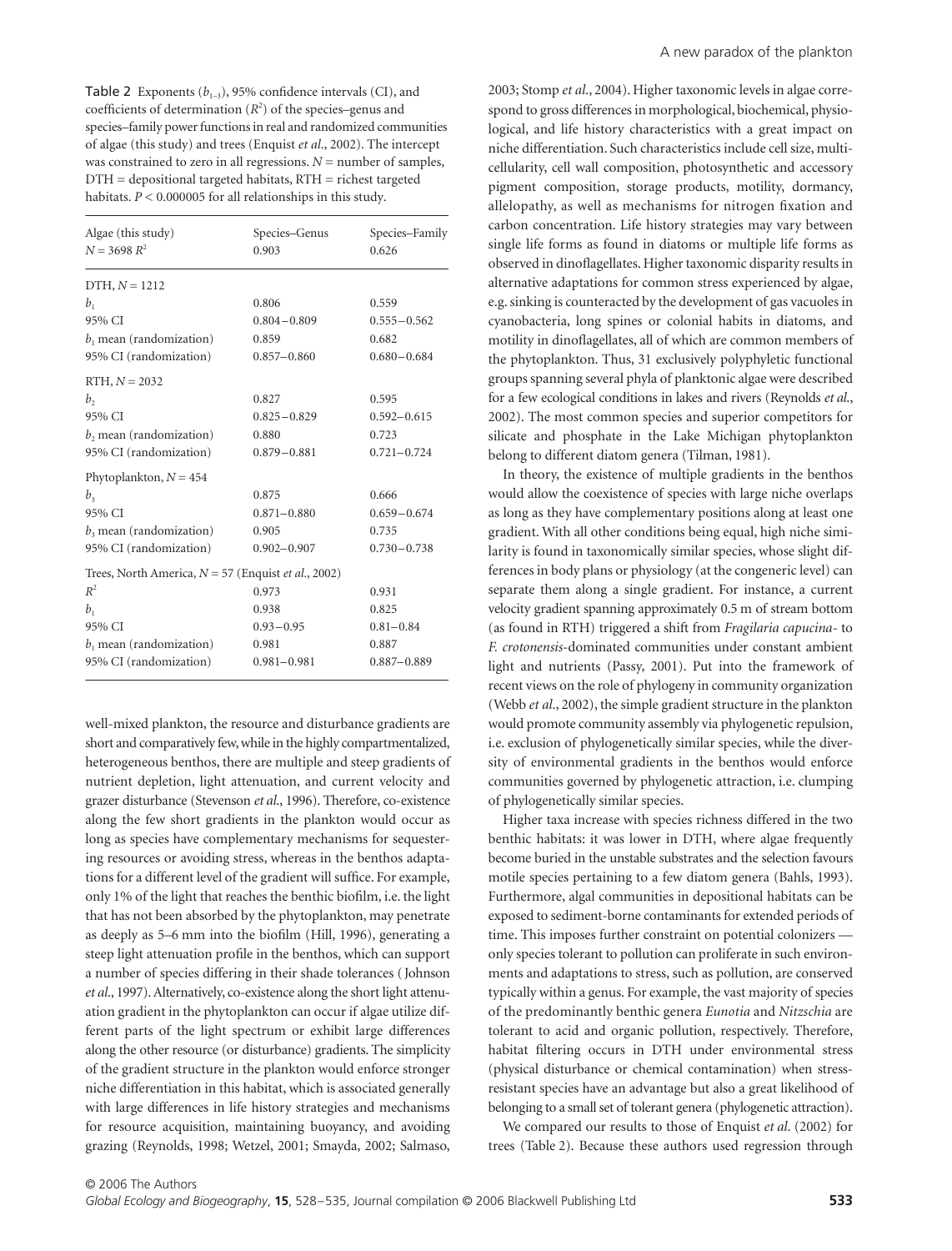the origin, we performed our computations and simulations again using the same method. The power function exponents for generic and familial richness vs. species richness observed in algal communities across the United States were significantly lower than the respective exponents reported for North American tree communities (Enquist *et al*., 2002). This suggests that along the species richness gradient, higher taxa richness increased at a slower rate in algae than in trees, contributing to lower taxonomic diversity and higher similarity among algal communities than tree communities. The tree data set was collected from 0.1 ha closed-canopy forest plots (Enquist *et al*., 2002) which, considering the size of the study objects relative to the size of the sampling unit, must be fairly homogeneous within the tree assemblage in terms of the abiotic environment. Therefore, the higher rates of biodiversity increase with species richness observed in trees (Enquist *et al*., 2002) suggest even stronger niche differentiation in the terrestrial habitat than in the phytoplankton.

In conclusion, the behaviour of higher taxa richness as a function of species richness across all studied habitats conformed to power laws, as expected. The role of the environment, however, was evident in the communities of the simpler algae where power functions generated statistically different exponents across habitats. This suggests that there was an environmental constraint on the taxonomic composition of algal communities, which selected for higher biodiversity at all above-species levels in the phytoplankton and at the species level in the benthos. In this study we regarded an old concept, such as the paradox of the plankton and a new concept, such as the taxonomic scale invariance of biological communities. Only in the synthesis of these concepts were we able to gain original insight into the global patterns of biodiversity.

# **ACKNOWLEDGEMENTS**

We are indebted to Don Charles for providing us with the data set and assistance with it, and for his helpful remarks on the manuscript. We extend our thanks to the Phycology Section of the Patrick Center for Environmental Research at the Philadelphia Academy of Natural Sciences for help with the data set and to all researchers involved in the collection, processing, and identification of the algal samples. We are grateful to Jim Grover and Helmut Hillebrand for valuable reviews, Brett Melbourne for statistical advice, Pablo Marquet, Michael Weiser, and two anonymous reviewers for insightful comments and suggestions, which improved the manuscript. We thank Paul Medley for generating the map in Fig. 1. This manuscript is submitted for publication with the understanding that the United States Government is authorized to reproduce and distribute reprints for governmental purposes. The views and conclusions contained in this document are those of the authors and should not be interpreted as necessarily representing the official policies, either expressed or implied, of the US Government.

# **REFERENCES**

Allan, J.D. (1995) *Stream ecology: structure and function of running waters*. Chapman & Hall, Dordrecht, the Netherlands.

- Anderies, J.M. & Beisner, B.E. (2000) Fluctuating environments and phytoplankton community structure: a stochastic model. *The American Naturalist*, **155**, 556–569.
- Bahls, L.L. (1993) *Periphyton bioassessment methods for Montana streams.* Water Quality Bureau, Department of Health and Environmental Sciences, Helena, Montana, USA.
- Bell, G. (2001) Neutral macroecology. *Science*, **293**, 2413–2418.
- Brown, J.H., Gupta, V.K., Li, B.L., Milne, B.T., Restrepo, C. & West, G.B. (2002) The fractal nature of nature: power laws, ecological complexity and biodiversity. *Philosophical Transactions of the Royal Society of London Series B*, **357**, 619–626.
- Enquist, B.J., Haskell, J.P. & Tiffney, B.H. (2002) General patterns of taxonomic and biomass partitioning in extant and fossil plant communities. *Nature*, **419**, 610–613.
- Fenchel, T. & Finlay, B.J. (2004) The ubiquity of small species: patterns of local and global diversity. *BioScience*, **54**, 777–784.
- Flöder, S., Urabe, J. & Kawabata, Z. (2002) The influence of fluctuating light intensities on species composition and diversity of natural phytoplankton communities. *Oecologia*, **133**, 395–401.
- Giller, P.S., Hillebrand, H., Berninger, U.G., Gessner, M.O., Hawkins, S., Inchausti, P., Inglis, C., Leslie, H., Malmqvist, B., Monaghan, M.T., Morin, P.J. & O'Mullan, G. (2004) Biodiversity effects on ecosystem functioning: emerging issues and their experimental test in aquatic environments. *Oikos*, **104**, 423–436.
- Gisiger, T. (2001) Scale invariance in biology: coincidence or footprint of a universal mechanism? *Biological Reviews*, **76**, 161–209.
- Graham, L.E. & Wilcox, L.W. (2000) *Algae*. Prentice-Hall, Upper Saddle River, New Jersey, USA.
- He, F. (2005) Deriving a neutral model of species abundance from fundamental mechanisms of population dynamics. *Functional Ecology*, **19**, 187–193.
- Hill, W. (1996) Effects of light. *Algal ecology: freshwater benthic ecosystems* (ed. by R.J. Stevenson, M.L. Bothwell and R.L. Lowe), pp. 121–148. Academic Press, San Diego, CA.
- Hubbell, S.P. (2001) *The unified neutral theory of biodiversity and biogeography*. Princeton University Press, Princeton, NJ.
- Huisman, J. & Weissing, F.J. (1999) Biodiversity of plankton by species oscillations and chaos. *Nature*, **402**, 407–410.
- Hutchinson, G.E. (1961) The paradox of the plankton. *The American Naturalist*, **95**, 137–145.
- Johnson, R.E., Tuchman, N.C. & Peterson, C.G. (1997) Changes in the vertical microdistribution of diatoms within a developing periphyton mat. *Journal of the North American Benthological Society*, **16**, 503–519.
- Krasnov, B.R., Shenbrot, G.I., Khokhlova, I.S. & Poulin, R. (2005) Diversification of ectoparasite assemblages and climate: an example with fleas parasitic on small mammals. *Global Ecology and Biogeography*, **14**, 167–175.
- Ludovisi, A., Minozzo, M., Pandolfi, P. & Taticchi, M.I. (2005) Modelling the horizontal spatial structure of planktonic community in Lake Trasimeno (Umbria, Italy) using multivariate geostatistical methods. *Ecological Modelling*, **181**, 247–262.
- Mouillot, D. & Poulin, R. (2004) Taxonomic partitioning shedding light on the diversification of parasite communities. *Oikos*, **104**, 205–207.